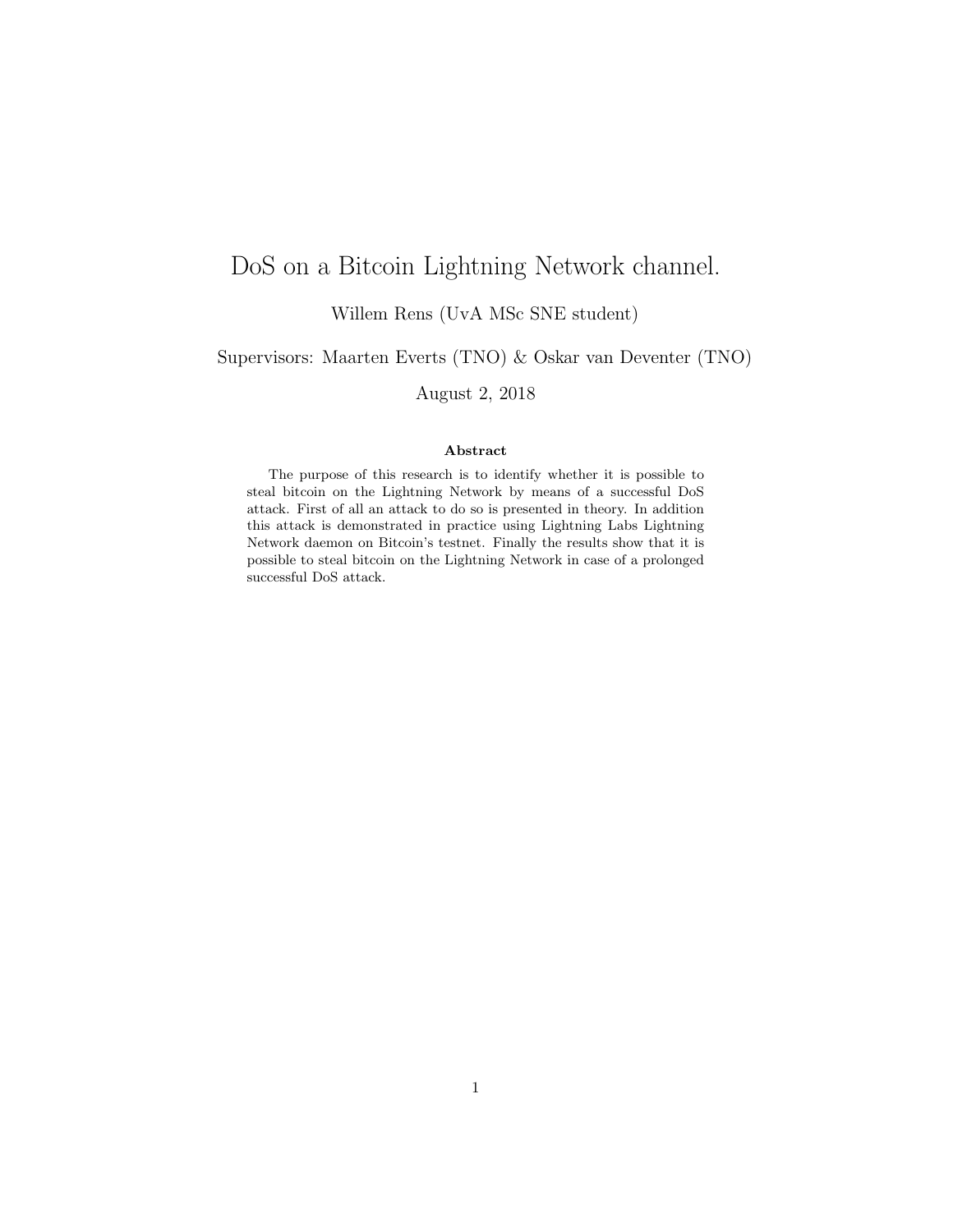## Contents

| 1        | Introduction                                                                              | 3              |  |
|----------|-------------------------------------------------------------------------------------------|----------------|--|
| $\bf{2}$ | <b>Background</b> information<br>2.1                                                      | 3<br>3         |  |
|          | DoS issue on the Lightning Network<br>2.2                                                 | $\overline{4}$ |  |
|          | 2.3                                                                                       | $\overline{4}$ |  |
| 3        | Research questions<br>Approach                                                            |                |  |
| 4        |                                                                                           |                |  |
| 5        | Attack in theory<br>Mechanism of invalidating old states proposed in the Lightning<br>5.1 | 6              |  |
|          | Network paper $\dots \dots \dots \dots \dots \dots \dots \dots \dots \dots \dots$         | 6              |  |
|          | The Attack $\ldots \ldots \ldots \ldots \ldots \ldots \ldots \ldots \ldots \ldots$<br>5.2 | 8              |  |
| 6        | Attack in practice                                                                        | 10             |  |
|          | 6.1                                                                                       | 10             |  |
|          | 6.1.1                                                                                     | 10             |  |
|          | Initializing the LND with an old state $\ldots \ldots \ldots$<br>6.1.2                    | 11             |  |
|          | 6.2                                                                                       | 11             |  |
|          | 6.3                                                                                       | 11             |  |
|          | 6.4                                                                                       | 12             |  |
| 7        | <b>Discussion</b><br>12                                                                   |                |  |
| 8        | Conclusion<br>14                                                                          |                |  |
| 9        | <b>Future Work</b><br>14                                                                  |                |  |
| A        | Appendix                                                                                  | 16             |  |
|          | A.1 Latest channel state during attack simulation                                         | 16             |  |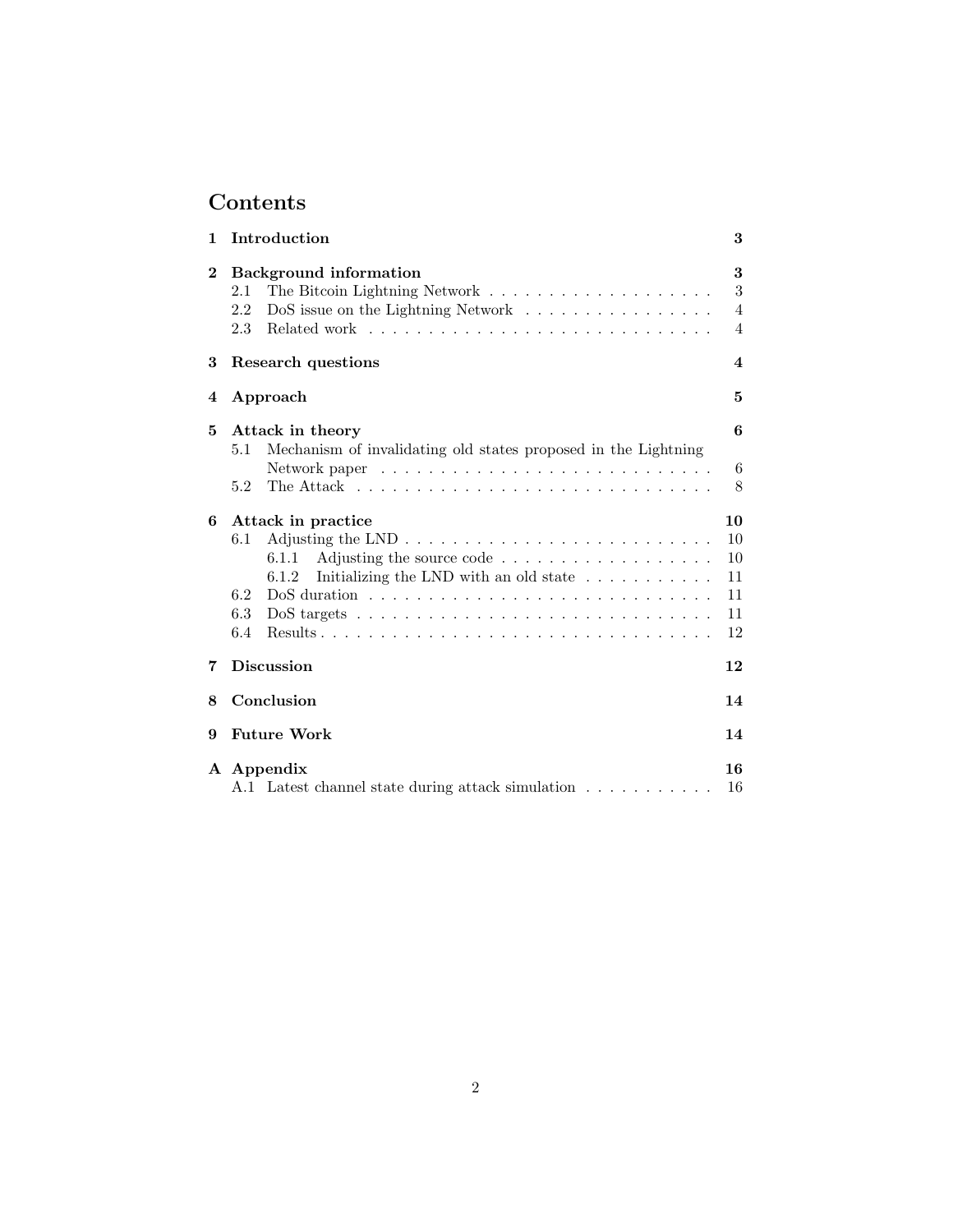## 1 Introduction

Bitcoin's Lightning Network[1] has been proposed as a layer on top of its blockchain to facilitate higher transaction throughput. According to the Lightning Network paper authors it will help scale to "billions of transactions per day with the computational power available on a modern desktop computer today. (2016)". The network is formed by bidirectional payment channels, in which valid Bitcoin transactions may be exchanged. However, they do not have to be broadcast to the Bitcoin network, which prevents blockchain bloat.

This research investigates a vulnerability in its design, by which bitcoin in a channel belonging to a counterparty can be claimed in case of a successful denial-of-service(DoS) attack. It will provide 1) an exploration of this attack in theory; 2) a simulated attack using Bitcoin's testnet3 and the Lightning Network daemon<sup>1</sup> to test its practical feasibility. Furthermore, a discussion on watchtowers, Blockstream's Eltoo proposal and a formula that estimates the upper limit costs for the attack to be profitable is presented.

The next part of this paper will provide background information, which includes an introduction about the Lightning Network, the origin of suspecting this vulnerability and related work. After this, the research questions are presented and the approach to answer them is described afterwards. Results can be found in the succeeding sections, followed up by a discussion and a conclusion. Finally, suggestions for future work are given.

## 2 Background information

This section starts with a conceptual overview of the Lightning Network. A technical view about how channel states are managed is provided in section 5. It is expected of the reader to have a good knowledge of Bitcoin.

## 2.1 The Bitcoin Lightning Network

Bitcoin's Lightning Network attempts to provide a scalable, trustless and lowlatency payment network using Bitcoin's blockchain as its arbitration layer[2][3]. Fundamentally, it works by making use of bidirectional payment channels and Bitcoin's scripting system. To create such a channel, two parties create a funding transaction by sending an amount of bitcoin to a multisignature output. Updates to balances in the channel are made by creating a new commitment transaction that spends from the initially created funding transaction. Since the funding transaction is a multisignature output, it requires signatures from both (or more) participants to spend from this output. Note that these transactions are all real Bitcoin transactions and may be broadcast to the blockchain at any time. However, by invalidating old channel states by means of a penalty system, users are motivated to only broadcast the most recent state. Section 5.1 will describe this process in more detail.

<sup>1</sup>https://github.com/lightningnetwork/lnd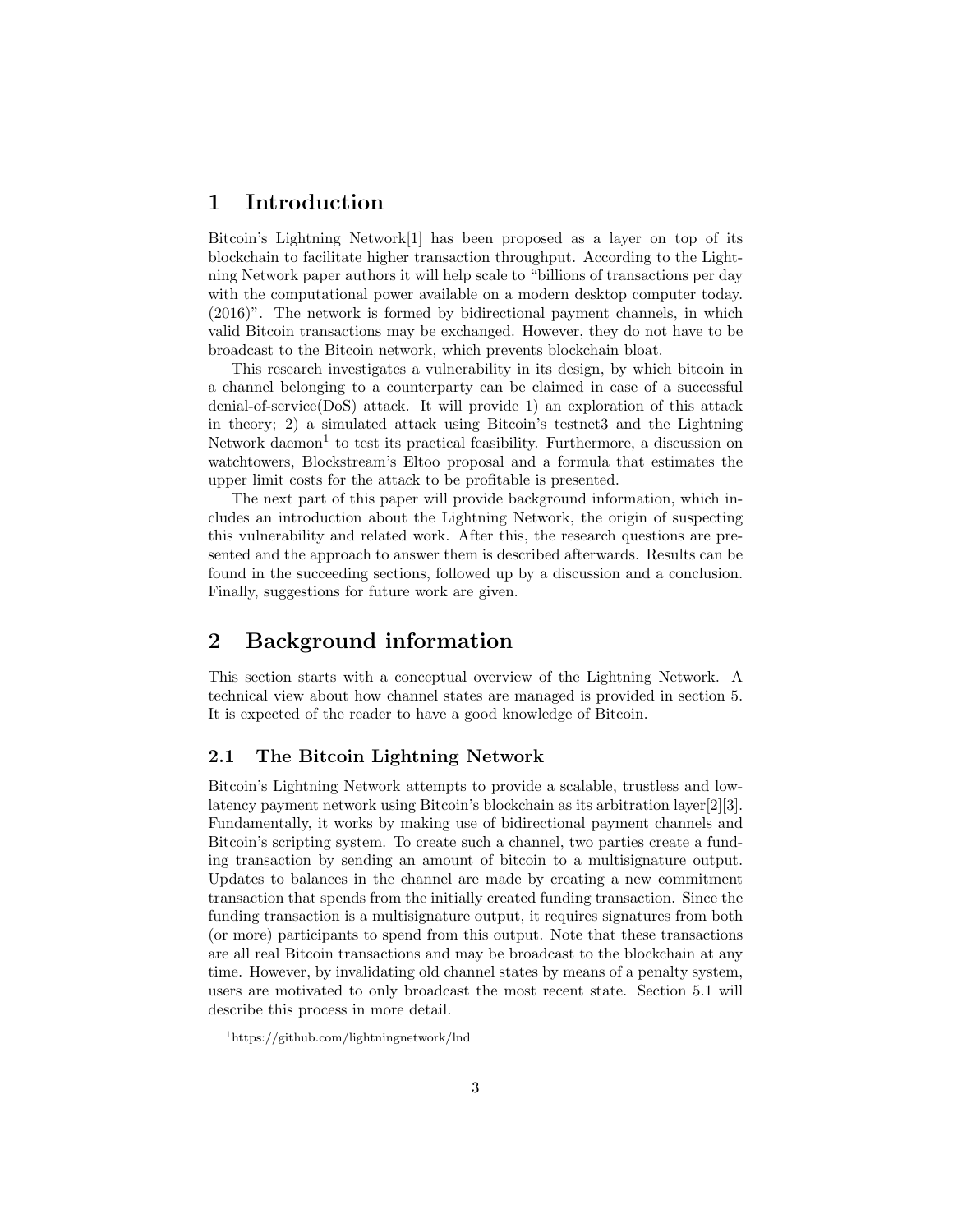An innovation of the Lightning Network is to form a network as such that payments can be routed through multiple channels (nodes), which are not directly connected. This is enabled by making use of a transaction called a Hashed Timelock Contract (HTLC)[8].

#### 2.2 DoS issue on the Lightning Network

Peter Todd, a long term Bitcoin developer, has raised concerns about the possibility of the Lightning Network being vulnerable to DoS attacks[4]. Furthermore, the authors of the Lightning Network paper state, in section 3.3.4 of their paper that: "One should periodically monitor the blockchain to see if ones counterparty has broadcast an invalidated Commitment Transaction". Moreover, in section 9.5 they claim that: "If one does not broadcast a transaction at the correct time, the counterparty may steal funds.". This leads one to believe that if a counterparty is hit by a successful DoS attack, funds can be stolen.

#### 2.3 Related work

McCorry et al. dissect different payment channels and regarding Lightning Network channels they state: "The revocation mechanism requires both parties to check the Blockchain periodically to detect if a previously revoked channel state has been submitted"[7].

BitPico has claimed to have run a DDoS attack against the Lightning Network on Bitcoin's mainnet: "Operating out of 8 countries running 22 attack vectors in-parallel from 384 endpoints."[5]. Resulting in sending around 20% of nodes offline  $[6]$ . Their research has shown it is possible to send down a significant amount of lightning nodes.

Blockstream has proposed a new mechanism for transitioning between channel states, which they call eltoo[9]. An advantage is that old states do not have to be stored. Since this new mechanism might be added to the Lightning Network, in section 7 it will be briefly discussed in relation to this paper's research.

## 3 Research questions

- 1. Can bitcoin in a Lightning Network channel be stolen by a successful DoS attack?
- 2. Is it possible to carry out this attack in version 0.4.2 of the Lightning Labs Lightning Network daemon?

The scope of this research is limited to a single payment channel between two participants. Multi-hop payments, which make use of HTLC's, are not considered in this paper.

Note that a partial DoS may also be classified as a successful DoS attack. This paper, however, uses the term successful DoS attack in a way that means a complete DoS of its target.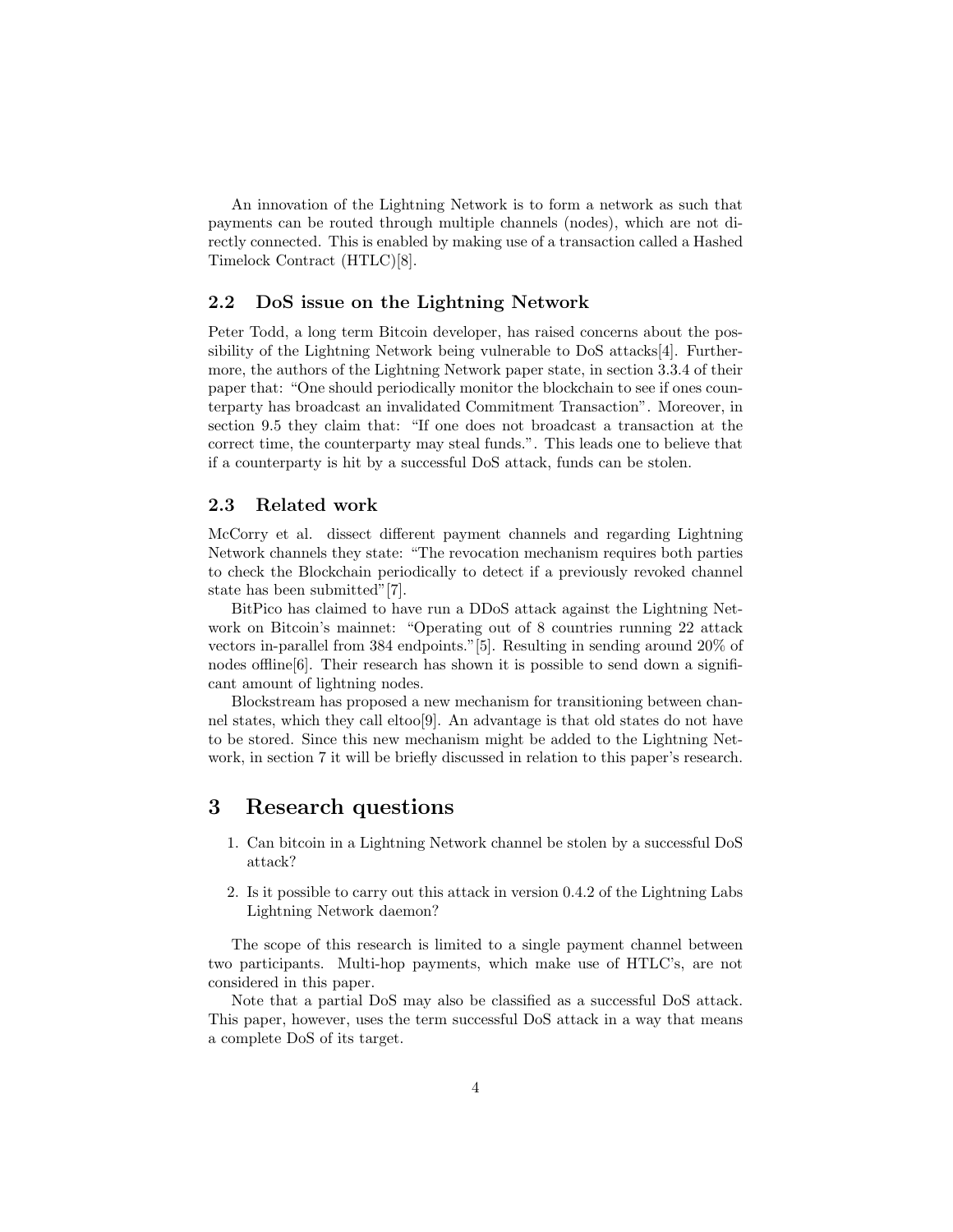## 4 Approach

To answer the first research question the Lightning Network paper is explored on the design of preventing old channel states to be accepted into the blockchain. This is done from the perspective of a single payment channel between two participants: Alice and Bob. Next, the attack on this design is presented in the perspective of Alice and Mallory, in which Mallory is the malicious actor who attempts to claim funds that are not his.

The second research question is answered by demonstrating this attack in practice using Bitcoin core v0.16.0<sup>2</sup> on Bitcoin's testnet3, together with version v0.4.2-beta of the Lighting Labs Lightning Network daemon<sup>3</sup>(LND). See Figure 1 for an illustration of this set-up. The testnet uses a different blockchain than the real Bitcoin; the coins can be claimed for free from a so called faucet 4 . A channel is set-up between Alice and Mallory, in which Mallory deposits 0.01206694 BTC. Note that this amount has not been chosen arbitrarily, it is the highest channel value to receive the smallest timelock possible. Then Mallory will pay Alice several times using this channel, resulting in Mallory having a balance of 0.00012512 BTC. After that, Mallory will start a successful DoS attack on Alice, which is simulated by disabling Alice's networking interface. Now Mallory will try to get her 0.01206694 BTC (minus transaction fees) bitcoin back by trying to get an outdated state of the channel accepted into Bitcoin's testnet3 blockchain.



Figure 1: The server set-up during the experiment(s). Server 1's Eth0 interface will be disabled to simulate a successful DoS attack.

<sup>2</sup>https://bitcoin.org/en/release/v0.16.0

<sup>3</sup>https://github.com/lightningnetwork/lnd/releases/tag/v0.4.2-beta

 $^4\rm{https://testnet.manu.backend.hamburg/fauct}$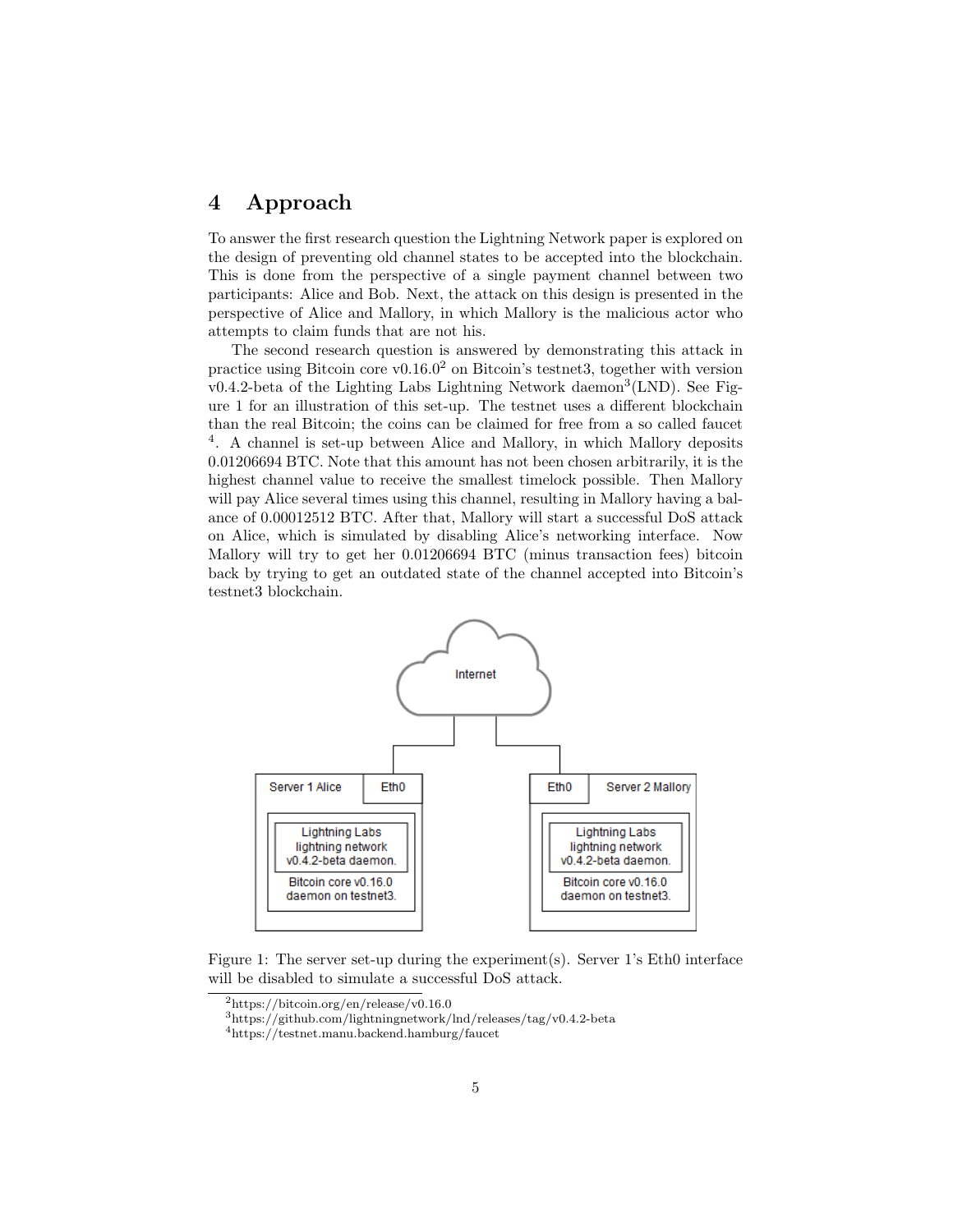## 5 Attack in theory

This section explores the attack in theory, starting with a dissection on the mechanism proposed by the Lightning Network paper authors to invalidate old channel states.

#### 5.1 Mechanism of invalidating old states proposed in the Lightning Network paper

A channel state is expressed as a valid Bitcoin transaction that is signed by both participants, which is called the commitment transaction. It pays out the respective current balances to each party. When both parties want to update the channel state, i.e. their respective balances, they create a new commitment transaction. To prevent an old commitment transaction from being broadcast, an attempt is made to give all funds to the other actor as a penalty when done so. It is made possible by making one of the outputs a Revocable Sequence Maturity Contract (RSMC). This is combined with creating two different commitment transactions, one for each actor, as such that each actor only has access to a completely signed commitment transaction in which their own funds are placed in a RSMC output. This is illustrated in Figure 2.



Figure 2: The channel state is expressed as two commitment transactions, one that Alice may broadcast and one that Bob may broadcast. One of the outputs is a RSMC in an attempt to invalidate old channel states.

The RSMC delivers an output that is spendable in two ways. If Alice has broadcast the commitment transaction, this output may be spent by Bob using a Breach Remedy Transaction(BRT), which is possible if he knows the revocation private key. Or it is spendable by Alice after a relative time-lock has finished, enforced by OP CSV. This relative time-lock works in the sense of block height in relation to the block height the commitment transaction was confirmed at. The RSMC contract can be seen in the listing below[10]:

#### OP IF

#1 Breach Remedy Transaction (spendable by Bob if revocation private key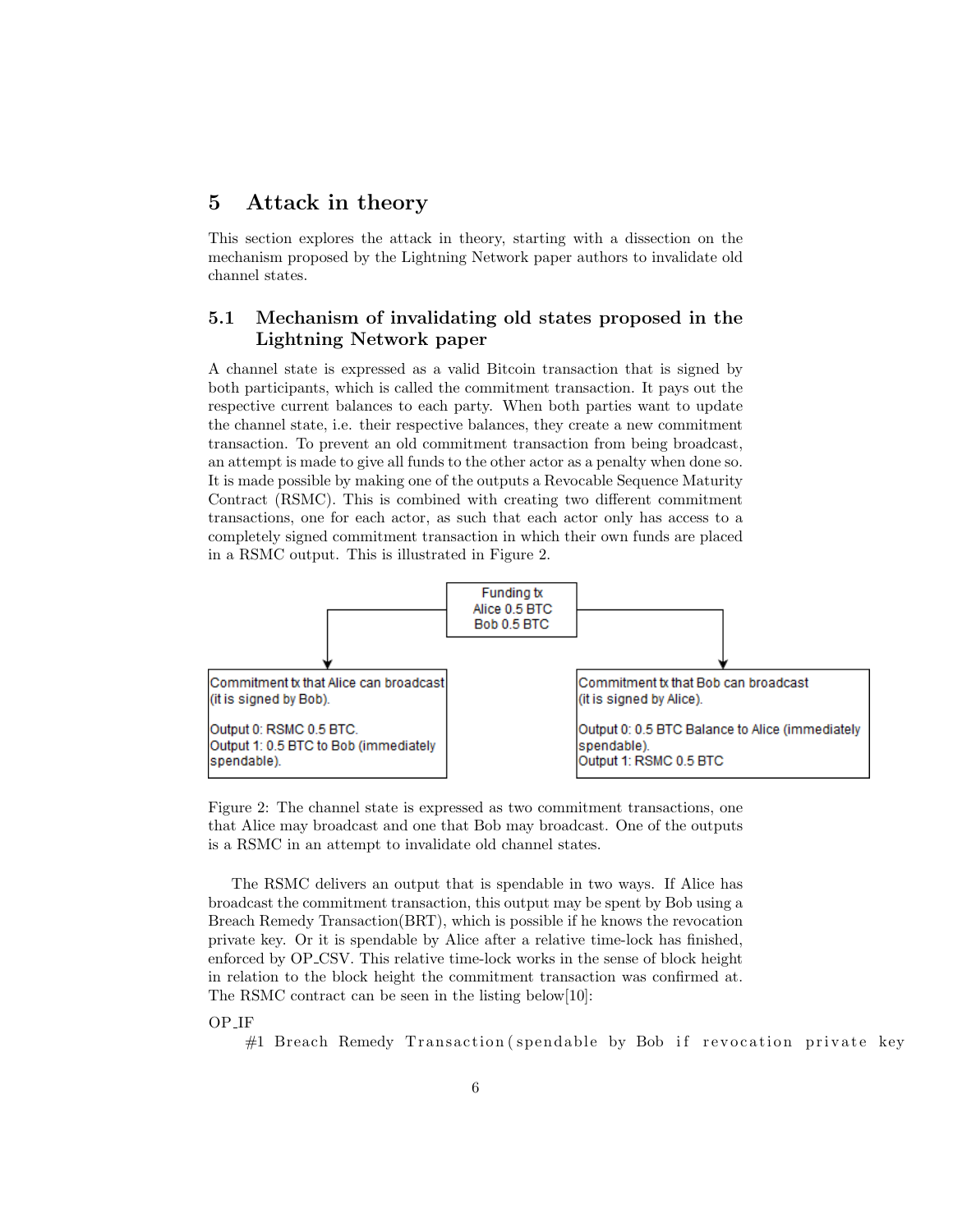```
# is known)
    <revocationpubkey>
OP ELSE
    #2 Time locked transaction (spendable by Alice if time-lock has finished)
    ' to_self_delay 'OP_CSV
    OP DROP
    <local_delayedpubkey>
OP ENDIF
OP CHECKSIG
```
Thus, to attempt to invalidate an old state, actors exchange a revocation private key needed to create the BRT. The counterparty of the broadcaster is now able to spent the balance in the RSMC output using the BRT, while the broadcaster has to wait the relative time-lock duration. Because Alice and Bob each have their own version of the commitment transaction, they can only broadcast the BRT if the other actor has broadcast an old commitment transaction. It follows that, broadcasting an old commitment transaction gives the other actor an opportunity to claim all the funds in the channel.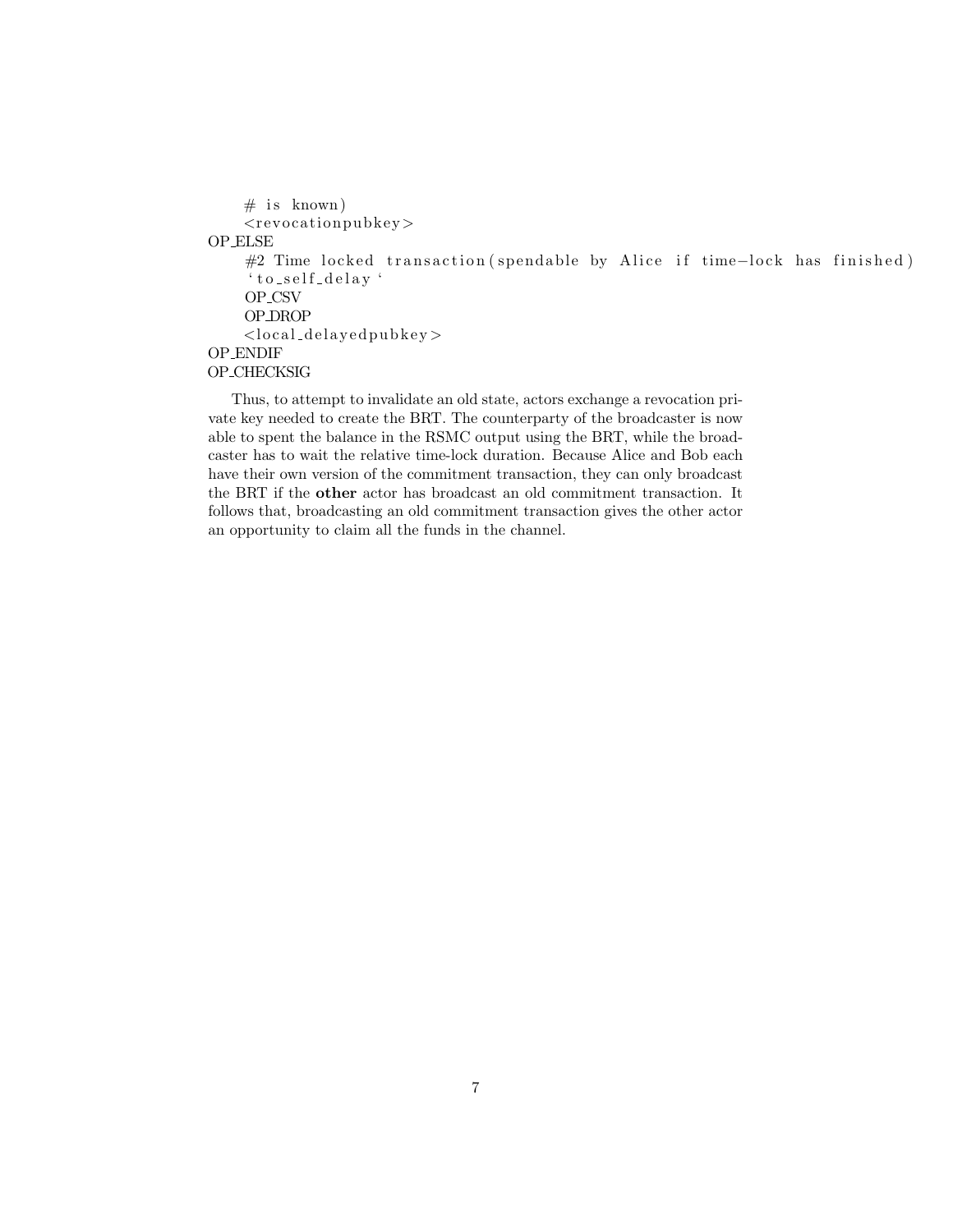## 5.2 The Attack

The attack is presented as a step by step list:

- Mallory opens a channel with Alice. Mallory balance: 0.1 BTC — Alice balance 0 BTC
- Mallory saves this state, i.e. the commitment transaction signed by Alice and the OP CSV locked output sweep transaction.
- Mallory pays Alice in one or more transactions in return for services or goods. Mallory balance  $0$  BTC  $-$  Alice  $0.1$ BTC
- Mallory starts a DoS on Alice and broadcasts the old commitment transaction (Mallory balance: 0.1 BTC — Alice balance 0 BTC) and carries out a DoS attack on Alice for the CSV lock duration + time until output sweep transaction has one confirmation

In essence the attack is to broadcast an old commitment transaction, which has a balance that is favorable to Mallory compared to the latest state. To prevent Alice from broadcasting the BRT, a DoS attack is used for the  $OP$ <sub>-CSV</sub> lock duration  $+$  time until the output sweep transaction has confirmed. Figure 3 illustrates this in generic terms. Furthermore, Figure 4 shows the different kind of channel closures, having marked in red the steps an attacker takes.



Figure 3: Generic version of the attack: the attacker manages to get an old Lightning Network channel state accepted into the blockchain by means of a DoS attack on the counterparty.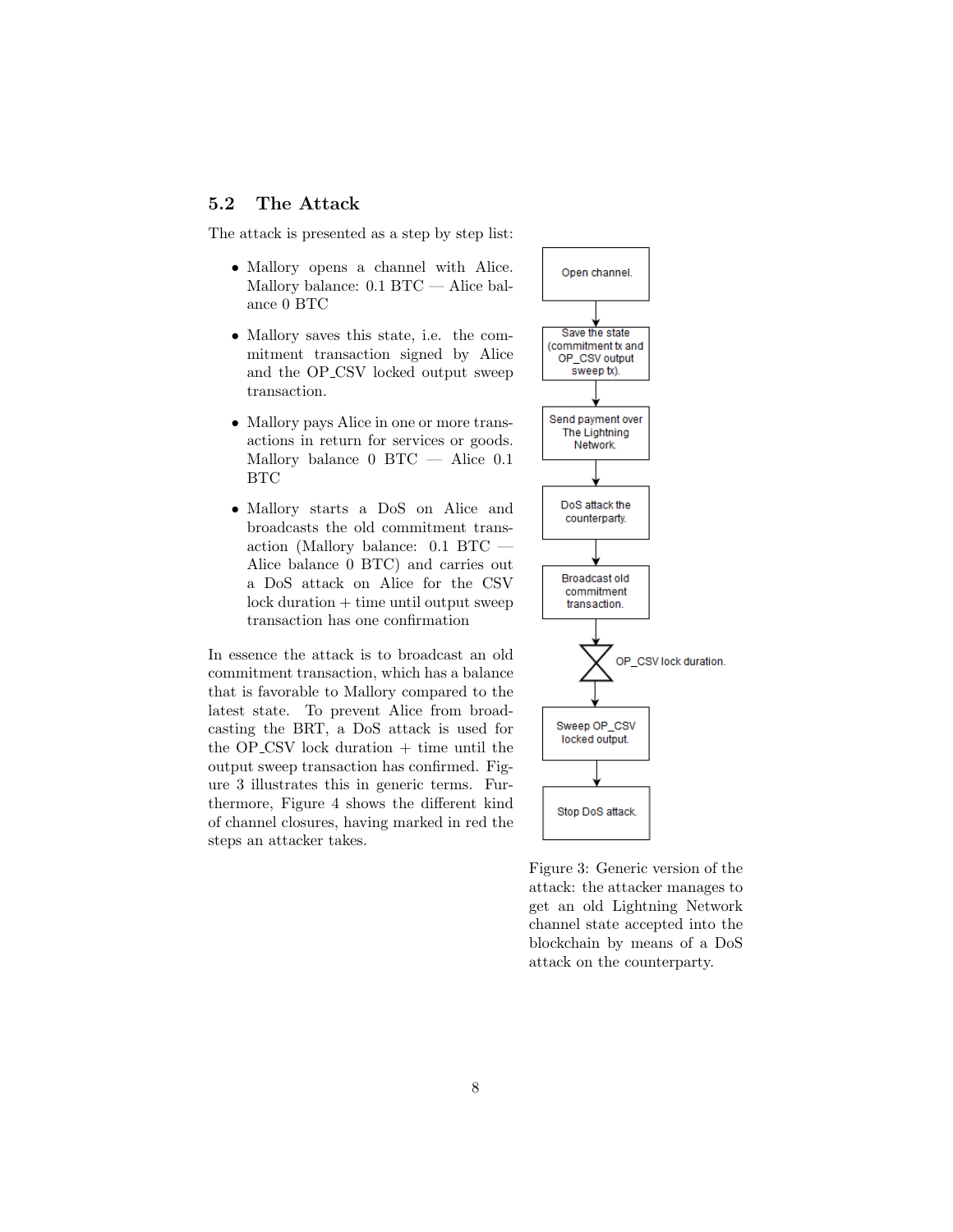

Figure 4: Flowchart of four different types of situations when closing a channel. Marked in red is the path an attacker would take.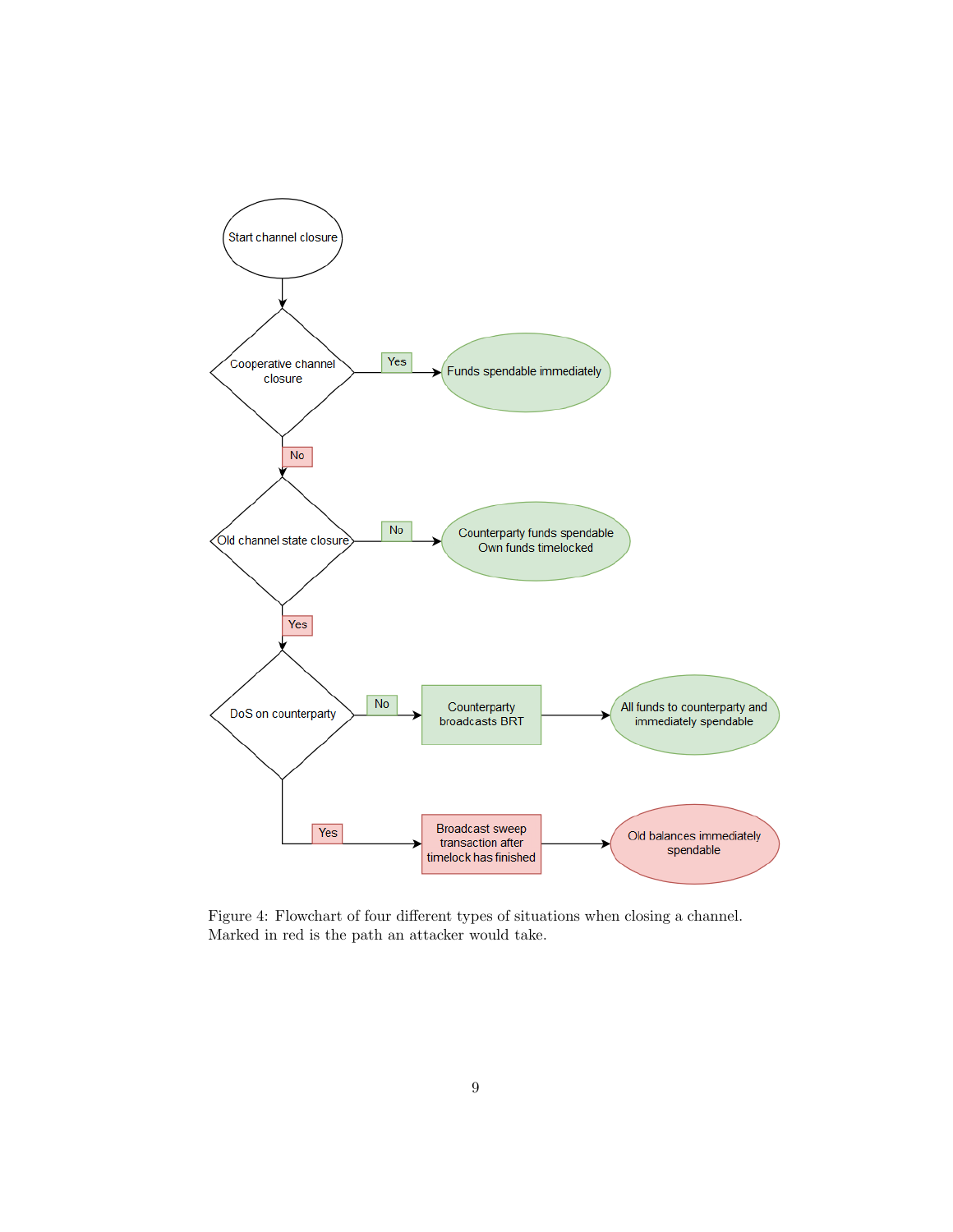## 6 Attack in practice

To execute the attack described in the previous section in practice using the LND, one has to differ from its intended protocol flow. The main challenge is getting access to an old channel's state Bitcoin transactions. Two ways to do so are provided in the next subsection. Furthermore, one needs to know the DoS attack duration and potential endpoints for this attack. Lastly, this subsection presents the results of a simulated attack.

#### 6.1 Adjusting the LND

This subsection describes two methods of manipulating the attacker's LND, as such to make it possible to access an old channel state, and broadcast them to the blockchain. It is needed because by default its RPC layer or logging module does not provide a way to do so. The first method adjusts its source code to log the relevant transactions, after which the attacker is able to manually broadcast them at a later time. The second method initializes the LND with a manually outdated saved state.

#### 6.1.1 Adjusting the source code

By adjusting the stateStep() method to not broadcast the transaction when doing an uncooperative channel closure, but merely log it in hexadecimal format, one is able to save an old commitment transaction and broadcast it in a later stage. This method can be found in contractcourt/channel\_arbitrator.go<sup>5</sup> and this is accomplished by commenting out line 462 to 474 and adding the following lines at line 459:

buf := bytes. NewBuffer (make  $([$  byte, 0, closeTx. SerializeSize  $()$ ))  $=$  closeTx. Serialize (buf)  $\log$  . Errorf ("%x\n", buf . String ())

Finally, one has to change line 478 from:

 $nextState = StateCommitment Broadcasting$ 

To:

 $nextState = StateDefault$ 

One may now invoke the closechannel command, without in fact closing the channel. Note that one still needs the OP CSV locked output sweep transaction to complete the attack. The necessary data to construct this transaction can be found in closeSummary.CommitResolution and may be logged by adding the following statement at line 450:

log. Errorf (spew. Sdump(closeSummary. CommitResolution))

The LND itself creates it in the method createSweepTx(), which can be found in utxonursery.go.

 $5$ https://github.com/lightningnetwork/lnd/blob/v0.4.2-beta/contractcourt/channel\_arbitrator.go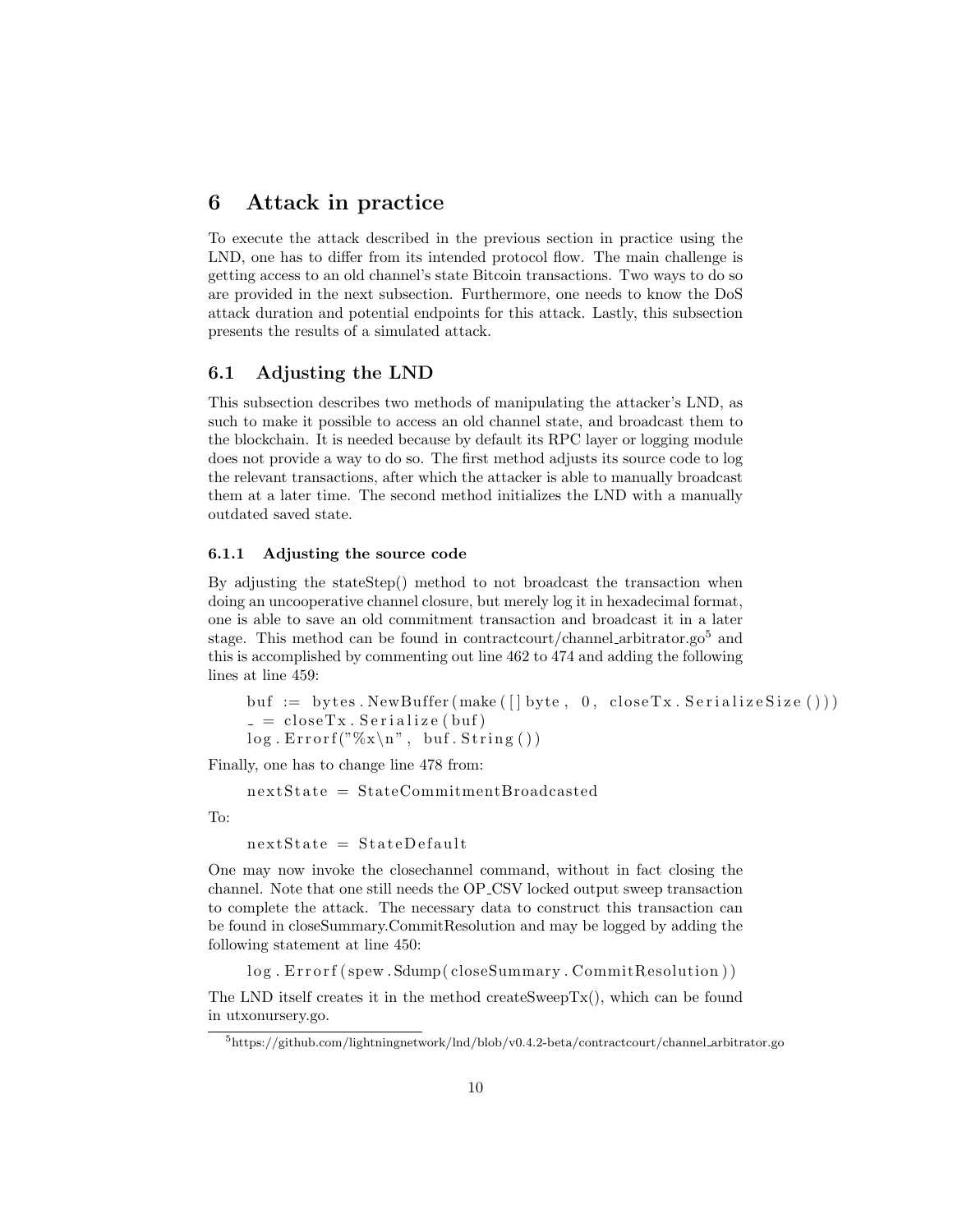#### 6.1.2 Initializing the LND with an old state

An easier way is to backup a desired state by copying LND's complete data directory and initialize the LND using this backed-up data directory at a later point. The LND is then unaware it is in fact in an older state; so when invoking the closechannel command with the force parameter it will broadcast the old channel state and will sweep the OP CSV locked output automatically when its timer has finished.

#### 6.2 DoS duration

The needed DoS duration depends on the output of the commitment transaction that is time locked using OP CSV. This is a relative time lock expressed in blocks, that must pass after the commitment transaction is confirmed on the blockchain, before the corresponding output can be swept. The LND scales this value linearly according to the channel value[11]. More specifically, it is calculated as a function of the min and max of OP CSV lock time values and the max channel value accepted in satoshis. Those values are compiled by default to be respectively: 144 blocks, 2016 blocks and 16777215 satoshis (0.16777215 BTC). In the listing below, the function that defines the OP CSV value in the LND for a given channel value can be found:

```
delay := maxOP_CSV * channelValue / maxValueAmountif delay < minOP_CSV {
    delay = minOP_CSV}
if delay > maxOP_CSV {
    delay = maxOP_CSV}
```
Given the formula above, the following insights can be derived: the highest channel value to receive the minimum OP CSV time of 144 blocks is 1206694 satoshis (0.01206694 BTC). Whereas, the max OP CSV time of 2016 blocks is only reached at max channel value of 0.16777215 BTC.

Bitcoin aims to have a new block every ten minutes. By multiplying the OP CSV value by ten minutes, and adding another 10 minutes for the output sweep transaction, one can derive the expected needed DoS duration. Consequently, the expected DoS duration for a channel value of 0.01206694 BTC is 145 blocks \* 10 minutes, which equals to 24 hours and 10 minutes.

#### 6.3 DoS targets

The DoS attack surface extends past the network layer and the LND, owing to the fact that the LND instructs a local Bitcoin node to broadcast the BRT in case of an attack. Thus crashing either the LND or the accompanying Bitcoin node is also sufficient for the attack to succeed.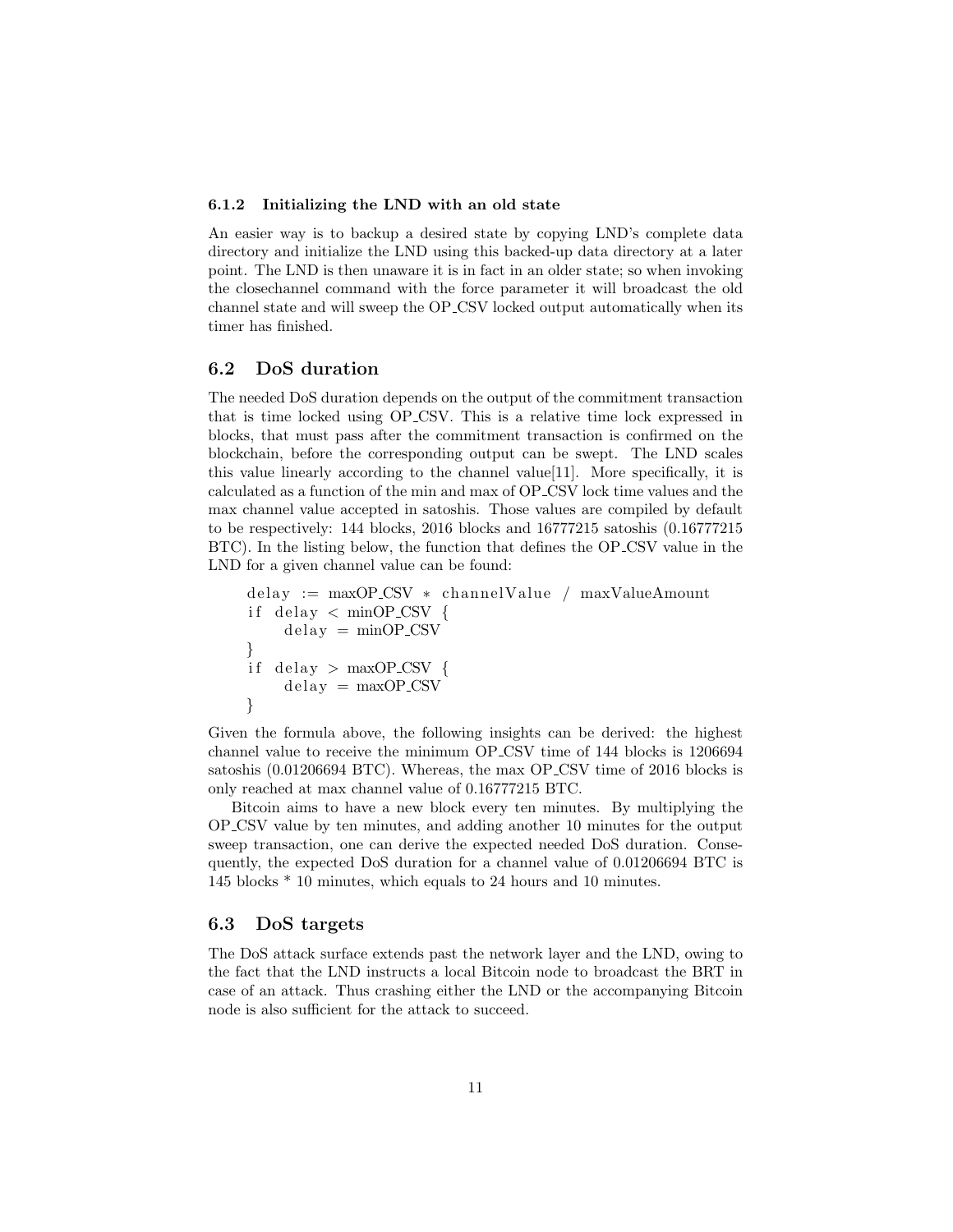#### 6.4 Results

A lightning channel was funded by Mallory for 0.01206694 BTC and a payment of 0.01194182 BTC was sent to Alice by making use of this channel. An old channel state was broadcast by Mallory and it was included in block 1325791. The final sweep transaction to secure Mallory's funds was included in block 1325936. On average the attack would have taken 24 hours and 10 minutes, since this is the average time it takes to confirm 145 blocks. However, due to variety in block processing speed it took 43 hours, 3 minutes and 49 seconds. On the real Bitcoin network it is possible, but not likely that the expected and actual attack duration differs as much.

To summarise, Mallory successfully managed to get the initial state of 0.01206694 BTC (minus transaction fees) to Mallory accepted into Bitcoin's testnet3 blockchain, by making use of the technique proposed in section 6.1.2 together with a simulated successful DoS attack. Table 1 provides the relevant Bitcoin testnet3 transaction IDs.

| <b>Transaction type</b>   | <b>Transaction ID</b>            | <b>bitcoin</b><br>In<br>testnet3 |
|---------------------------|----------------------------------|----------------------------------|
|                           |                                  | blockchain?                      |
| Funding transaction       | 7d0d80c916fc956e555ae4d2bb516ac4 | Yes                              |
|                           | 9dc8efbb990bb9427317d8e2e1bbba17 |                                  |
| Old channel state commit- | b06cc0d70d3a8faef975aab390c87027 | Yes                              |
| ment transaction          | 4c9b963cde8d3754f1959f1874d620fc |                                  |
| OP_CSV<br>output<br>sweep | 099f1135d7ff29a318f31c45dff2b69e | Yes                              |
| transaction               | 7e3ea6971d2b68dd9a5974f8738a7e07 |                                  |
| Latest channel state com- | ef5c8326cf522f0a4f30c818e8de8613 | No. Appendix section A.1 pro-    |
| mitment transaction       | 585b2768f22d5b98b6c29e7c3e99d726 | vides the signed transaction     |

Table 1: Relevant Bitcoin testnet3 transactions.

The latest channel state expressed as a commitment transaction signed by Alice and Mallory can be found in Appendix A.1. Note that there is no way to proof this was the latest channel state, however, it does proof that at some point the channel state was as such. Furthermore, it provides the interested reader with insight in the format of a commitment transaction. This transaction is now unusable, because it spends from the same inputs as the old channel state commitment transaction, which was broadcast by Mallory. Normally Alice would have been able to respond with the BRT, however, she was not aware and not able to broadcast it because she was under a DoS attack.

## 7 Discussion

The results show that in the Lightning Network it is possible to claim bitcoin that belongs to a counterparty by making use of a DoS attack. Whether an attack is worth doing so depends on many factors. Financially, it may depend on an attacker's cost to maintain a successful DoS attack for the needed duration.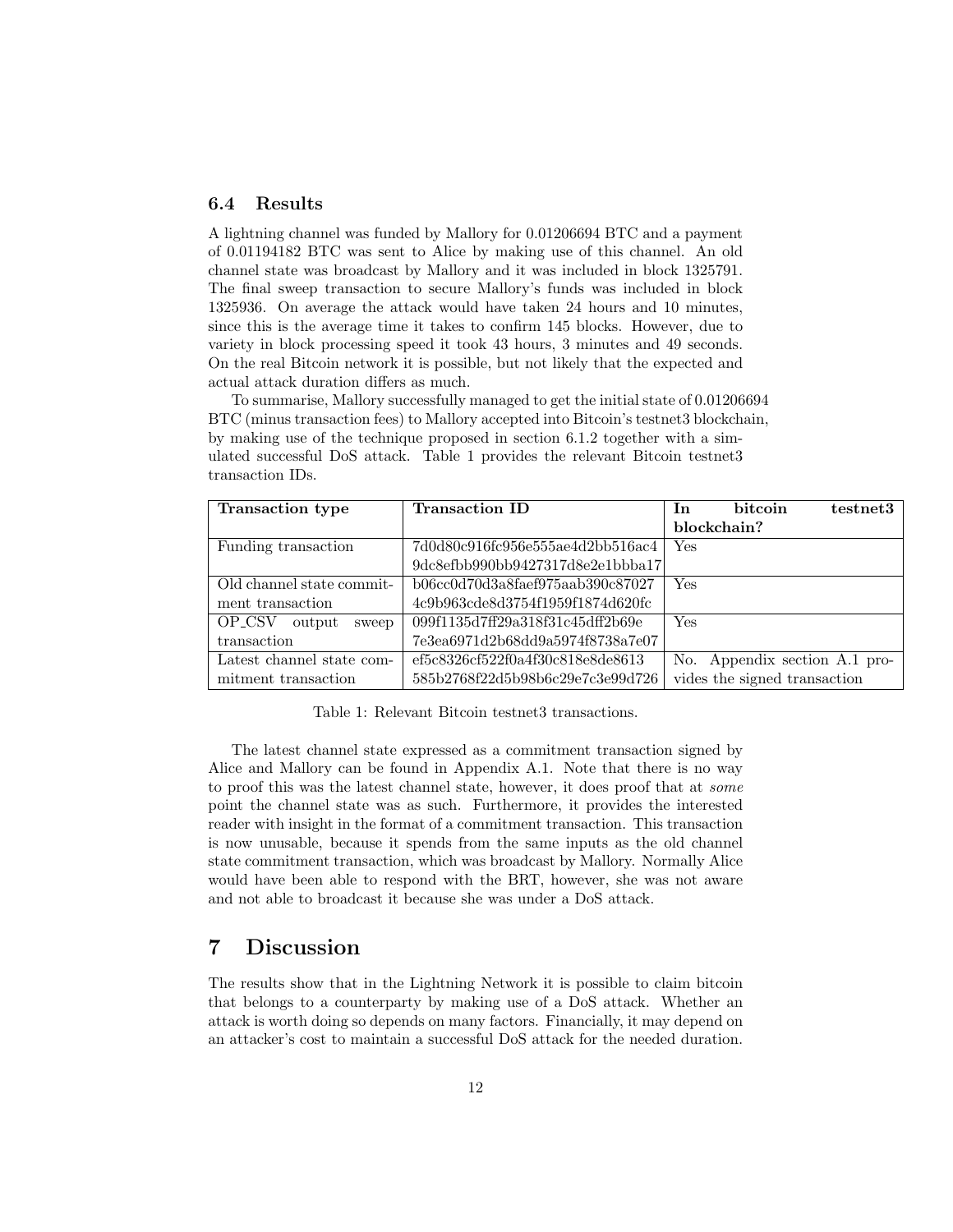This cost, expressed as an hourly upper limit for financial profitability can be estimated using the formula below. An attacker that is able to do a successful DoS attack on a lightning node, for an hourly price lower than the formula's outcome, is in theory able to do so profitably.

#### $hourly AttackerCostLimit = \frac{((bitcoinChannelValue * bitcoinPrice) - transactionFees)}{(144\angle CP \text{ GOM} + bit \text{ GOM} + bit \text{ GOM} + bit \text{ GOM} + bit \text{ GOM} + bit \text{ GOM} + bit \text{ GOM} + bit \text{ GOM} + bit \text{ GOM} + bit \text{ GOM} + bit \text{ GOM} + bit \text{ GOM} + bit \text{ GOM} + bit \text{ GOM} + bit \text{ GOM} + bit \text{ GOM} + bit \text{ GOM} + bit \text{ GOM} + bit \text{ GOM} + bit \text{ GOM} + bit \text{ GOM} + bit \text{ GOM} + bit \text{ GOM} + bit \text{$  $(144/(OP\_CSVlocktime + 1))/24$

Note that the LND has a linearly scaling OP CSV value relating to the channel value. Therefore, the formula's outcome is the same for a channel value of e.g. 0.15 Bitcoin and 0.015 Bitcoin.

At the time of writing, at a price of \$6700 per bitcoin the attack is profitable at an estimated attacking cost that is lower than \$3.33 per hour. This value is an estimation due to the varying Bitcoin transaction fee costs. The calculation used an expected total fee cost of \$1.50 for its needed three on chain transactions. However, even if an attacker's cost is higher than its direct return, attackers might still be motivated by indirect financial gain, e.g. by impacting the price of bitcoin. For instance, an attacker could short bitcoin, hoping a successful attack will result in a negative price reaction. Furthermore, a competing cryptocurrency that advertises a different scaling mechanism might comparatively increase in price.

A second factor the attacker has to take into account is the reliability of its DoS attack, since merely a short up-time is needed for the counterparty to detect that an old state has been broadcast and then reply with the BRT.

A solution to this attack might be what has been proposed as watchtowers, which are third parties that monitor the blockchain for old channel state transactions. It will need to receive all old channel states in order to function. To create a financial incentive an extra output can be added to the BRT that pays the watchtower. As a result the watchtower is eager to broadcast it, since it will be paid when doing so. It follows that for a successful attack, it is not enough anymore to merely DoS the channels counterparty, but one also has to attack its watchtower(s). Furthermore, one would need to figure out who the channel's counterparty watchtower is, which, if designed correctly, is non trivial. Admittedly, this is a solution that stops the attack demonstrated in this paper. However, Bitcoin's and the Lightning Network's promises are to provide a trustless system, to quote the Lightning Network paper authors: "An effectively trustless structure can be achieved by using time locks as a component to global consensus". So when one needs to rely on third-party watchtowers to use the system safely, it can be argued that the system is not trustless anymore, which opposes the Lightning Networks own design goals. While it is possible to host ones own watchtower, this will impact the property of decentralization, since the cost of running a lightning node increases.

A new mechanism called Eltoo for updating channel states has been proposed by Blockstream, which in the future might be merged into the Lightning Network. It makes use of floating transactions, which allow for spending a predecessor's transaction output. This means that the latest agreed upon state and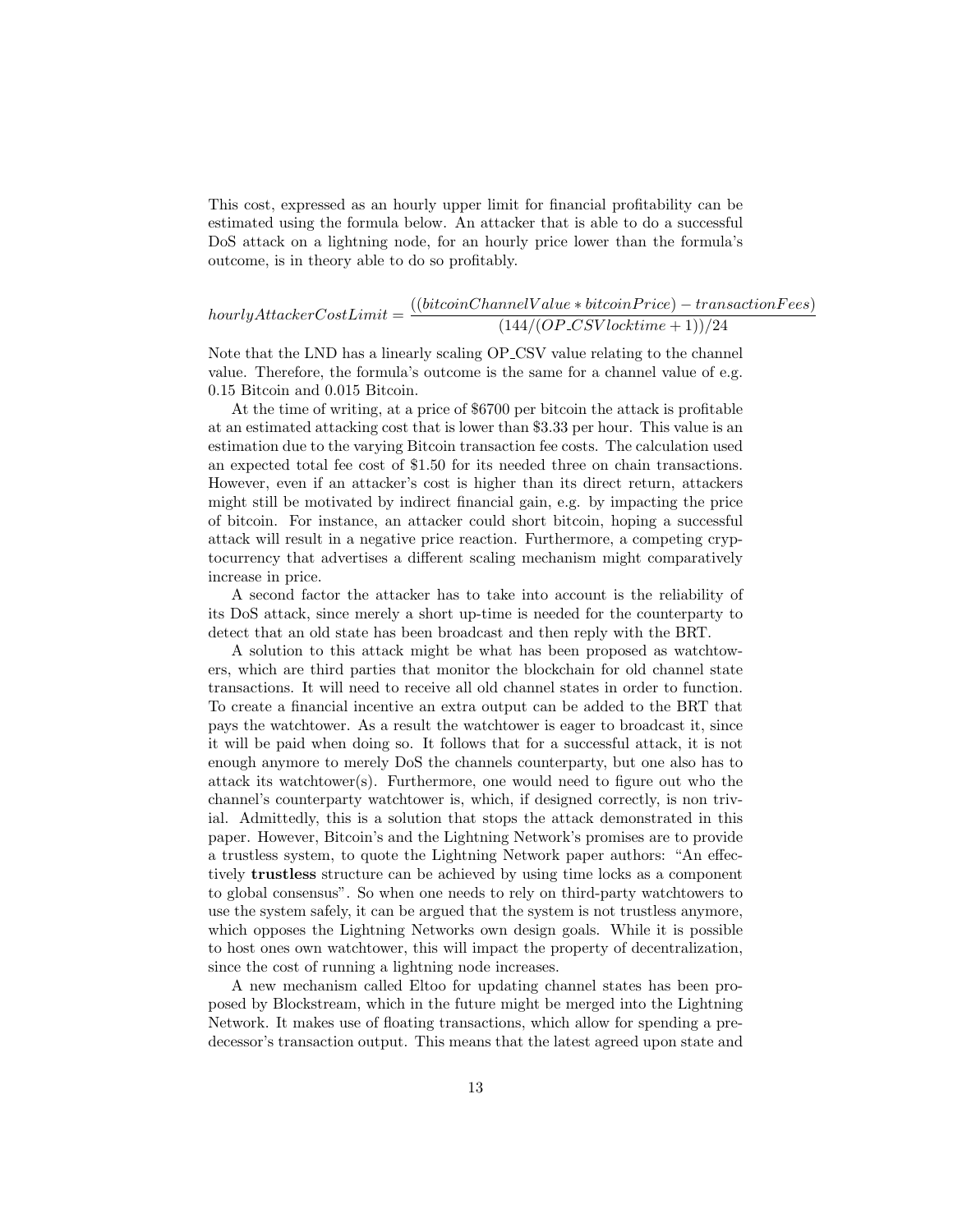thus Bitcoin transaction will be able to spend the outputs from an earlier state. A benefit it provides over its current design is that intermediary states do not have to be saved. Likewise, watchtowers benefit from the same property, since now they only need to store the latest channel state to remedy an incorrect broadcast. However, in light of the attack proposed in this research, it actually decreases an attacker's risk. Unlike in a lightnings channel current design, it does not provides a BRT like punishment transaction. Therefore, the attacker's risk becomes limited to losing transaction fees when broadcasting an old state.

## 8 Conclusion

The aim of this research was to investigate whether it is possible to steal bitcoin by the use of a DoS attack on a lightning channel. After investigating the mechanism used to invalidate old channel states, an attack was presented to do so. This work then successfully executed this attack in practice using the LND. Even though during the attack the DoS attack was merely simulated by disabling Alice's networking interface, a real uninterrupted DoS attack on Alice would of achieved the same results.

In addition, we provided a formula that estimates the maximum hourly cost to make this attack profitable. At a bitcoin price of \$6700, it estimates that a DoS cost lower than \$3.33 per hour will net the attacker a profit. However, for profit attacks as presented in this research have not yet been seen in the wild. A reason may be that the hard coded channel value limits are sufficient to keep financially motivated attackers away. Or, because the services and goods one is able to buy over the Lightning Network is limited to a few early adopters. When constraints on channel values are lifted, and adoption increases, the attack presented in this paper may become a serious risk. Despite of the findings in this work, it is a fact that Lightning Network's software is still in beta. Whether the Lightning Network will grow into a safe and widely used payment system remains to be seen.

## 9 Future Work

Instead of simulating a DoS attack by disabling its victim's networking interface, it would be interesting to explore DoS attack vectors on both the application and network layer. If it is able to provide a cost structure for an attack, taking into account the target's machine and network capacity, it will help set adequate OP CSV values. Additionally, to investigate whether it is possible to steal bitcoin from a lightning node to which one is not directly connected, one should investigate HTLCs in a multi-hop channel context on the Lightning Network.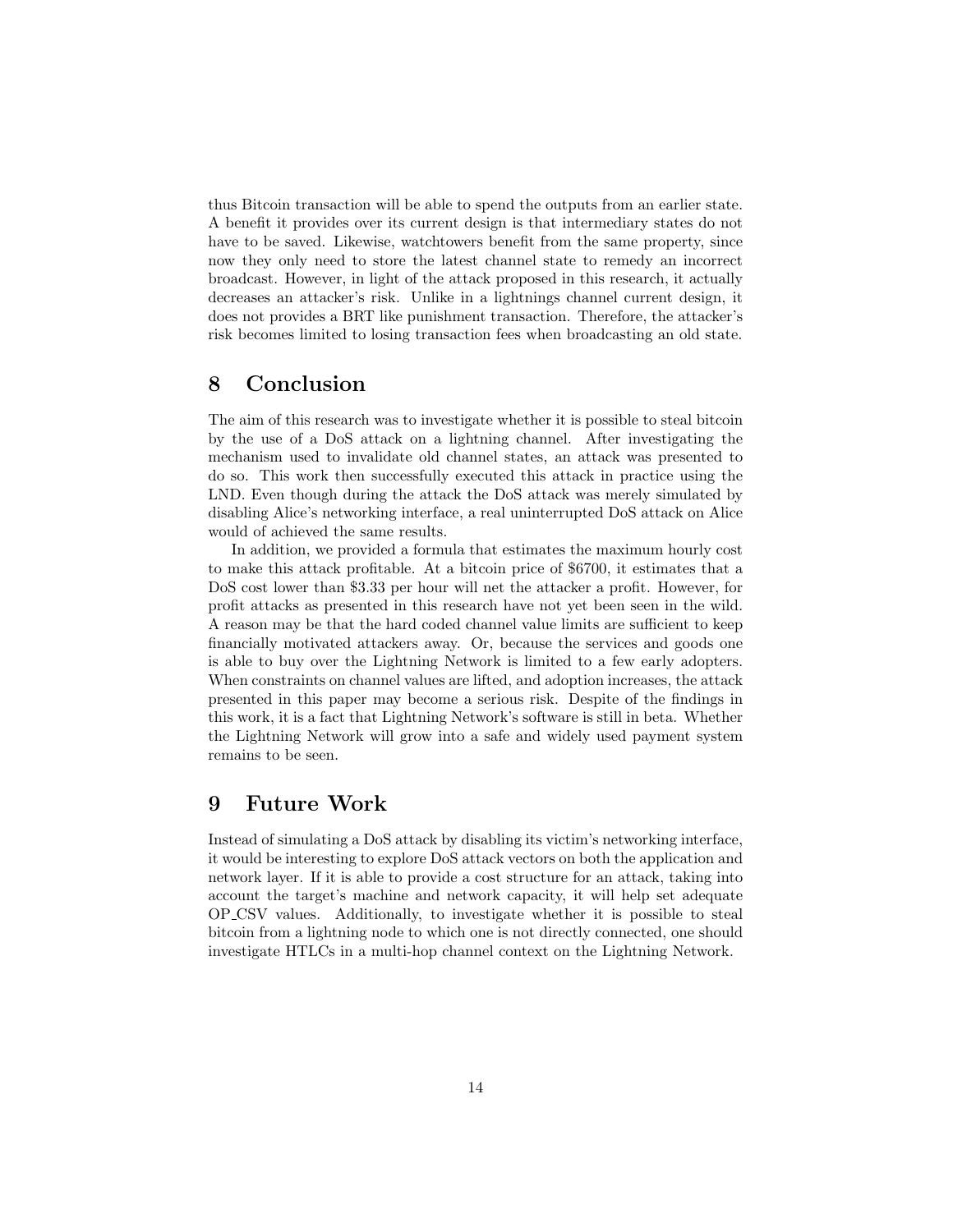## References

- [1] Poon, Joseph, and Thaddeus Dryja. "The Bitcoin Lightning Network: Scalable off-chain instant payments." draft version 0.5.9.2 (2016), https://lightning.network/lightning-network-paper.pdf
- [2] The Bitcoin Lightning Network summary, https://lightning.network/lightning-network-summary.pdf
- [3] The Bitcoin Lightning Network technical summary, https://lightning.network/lightning-network-technical-summary.pdf
- [4] Peter Todd's criticism on the Lightning Network. Retrieved May 13, 2018 https://twitter.com/peterktodd/status/968190536812236802, 2018.
- [5] bitPico DDoS against mainnet Lightning Network. Retrieved May 16, 2018 https://twitter.com/bitPico/status/980978688740163584
- [6] Lightning Network DDoS Sends 20% of Nodes Down. Retrieved May 16, 2018 https://www.trustnodes.com/2018/03/21/lightning-network-ddossends-20-nodes
- [7] McCorry, P., Mser, M., Shahandasti, S. F., Hao, F. "Towards bitcoin payment networks." Australasian Conference on Information Security and Privacy. Springer, Cham, 2016.
- [8] Hashed Timelock Contracts, https://en.bitcoin.it/wiki/Hashed Timelock Contracts
- [9] Decker, Christian, Rusty Russell, and Olaoluwa Osuntokun. "eltoo: A Simple Layer2 Protocol for Bitcoin, 2018, https://blockstream.com/eltoo.pdf
- [10] Commitment Transaction Outputs, Retrieved june 2018, https://github.com/lightningnetwork/lightning-rfc/blob/master/03 transactions.mdto local-output
- [11] Relative time lock scaling, https://github.com/lightningnetwork/lnd/blob/v0.4.2 beta/lnd.go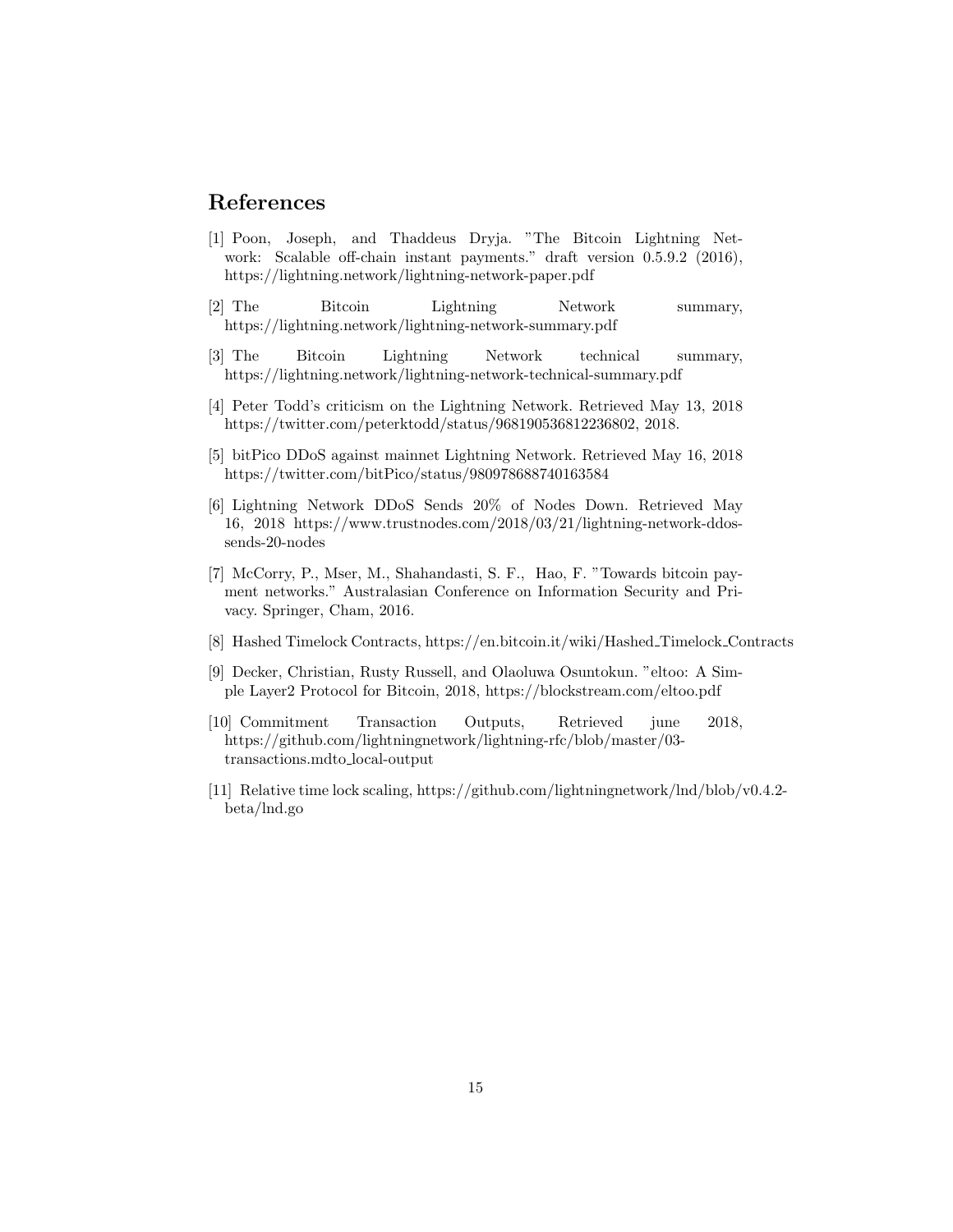## A Appendix

## A.1 Latest channel state during attack simulation

```
{
  " \, \text{trid} \, " : \, " \, \text{ef5c8326cf522f0a4f30c818e8de8613585b2768f22d5b98b6c29e7c3e99d726} \, " , \,"hash": "1f209b77e7a9261022e54108c1c126abd1d08e48e0ed4da77965f2affd2dac93"." version": 2," size " : 345," v size": 180,
  "locktime" : 542332097," vin ": \lceil{
        "txid": "7d0d80c916fc956e555ae4d2bb516ac49dc8efbb990bb9427317d8e2e1bbba17"
        "\mathrm{vout}": 0,
        " s c r i p t S i g " : {
           \sum_{\text{m}}^{\text{max}} : \sum_{\text{m}}^{\text{max}} ,
           " hex " : " "
        } ,
        " txin witness": [
           " " , " \cdot"304402207\,{\rm d}9{\rm cfb}87666014{\rm b}2f5e481{\rm a}4521{\rm b}51544{\rm c}8220378051f9f68{\rm b}8335f9874{\rm b}665202202572 e 9 9 6c 4c 3d 6d 9 0 0 5 3 5 8 3bb 7 3 0 6 2db 8 ac 5eb 4 a a 4 1 fc 0 2 5 1c 0 4 7 8 6 3 1 f 8e 6c 9 3 0
           1",
           "304402206 e c 9 f 1 d f 3 3 f a 7 d 5 f d a b 3 d 7 a 9 a 8 c a 2 c d f 0 8 2 e e a 0 3 0 6 2 c 1 2 d 4 c f 0 4 3 9 3 2 d 1 0 a 0 a
           28022033789 f 5 e 5 d 3 b 9 c f 9 0 1 3 4 c 4 9 3 8 8 0 7 7 c 0 c 7 4 e a 2 f 3 c 5 e 7 5 c b e a e 6 7 9 a a a 7 5 e b 6 b e 7 0 0
           1",
           "522102517 ee 3 7 7 a 5 1b fb 1 4d 7 4d 0b f 3 3e 6ce 7 7 9 9 7 4 6 1 2ece 2 1 4e 9 6b 8be a 6 6 9 7b 3c 7 8 a 6 5
           21026 a f f 4 c 0 5 4 2 6 e 2 5 6 4 8 5 a 9 0 c 0 2 7 c e 8 f d 0 f 0 6 6 c e e 8 f f e 4 d d 9 3 d 3 6 a b b 8 7 2 8 1 2 1 c 7 f 7 5 2 a
           e "
         \vert \hspace{0.5pt} \vert ,
        " sequence ": 2148172452
     }
  \vert,
  " vout": [
      \{" value": 0.00012512,"n": 0,
        " scriptPubKey " : {
           "asm " : "0 24 e5510b66924ce4d fd66d4b5996eea1a37904aac387ba9db657bd06d452d
           12c",
           " hex " : "002024 e5510b66924ce4d fd66d4b5996eea1a37904aac387ba9db657bd06d45
           2 d12c " ,
           " req\text{Sigs}": 1,
           " type": " witness_v0_scripthash",
           " addresses" : [
```